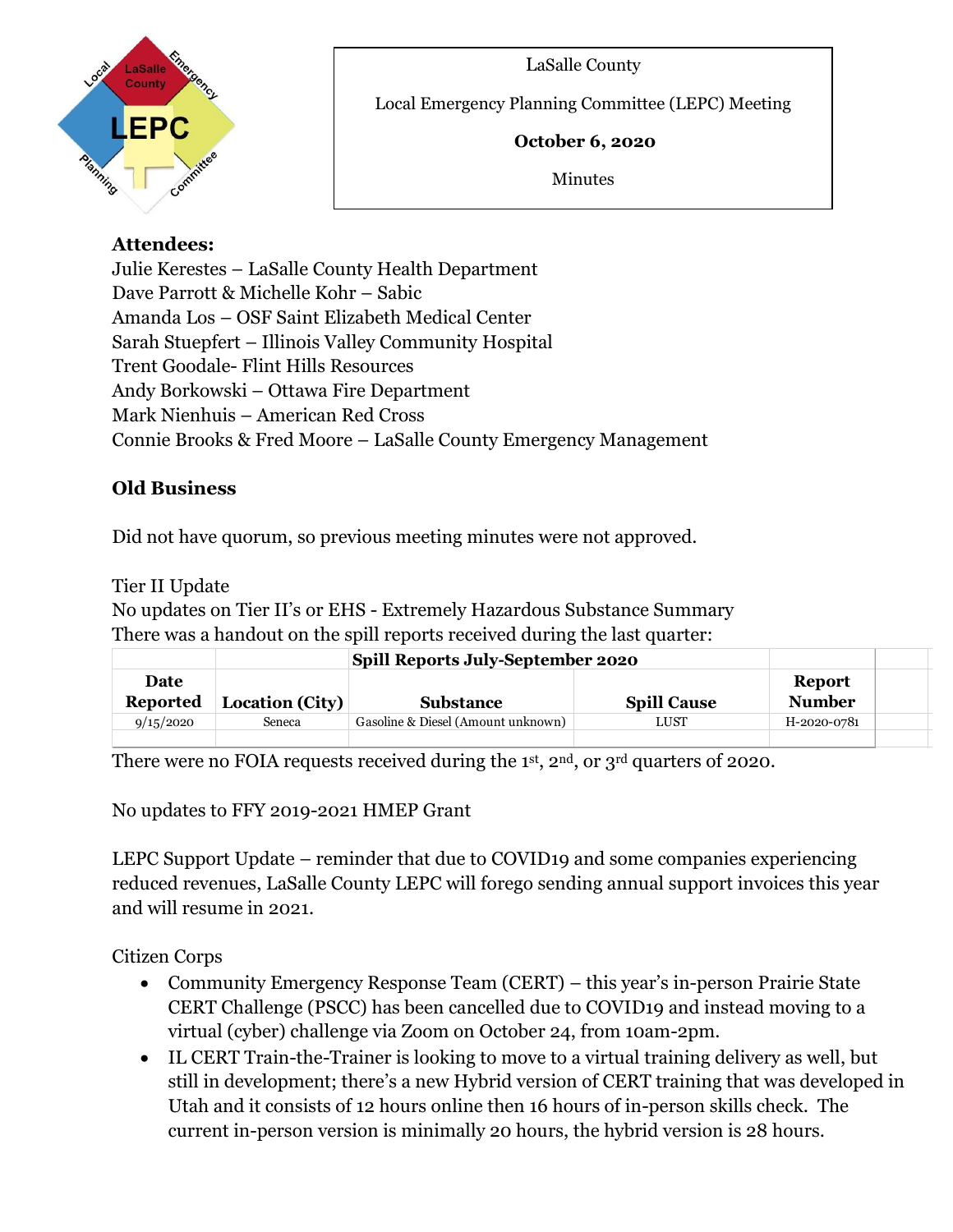• Medical Reserve Corps (MRC) – Julie Kerestes informed the group that MRC Volunteers recently helped with a drive thru flu clinic that was held at the end of September and will likely be tapped into for COVID vaccine distributions

LaSalle County Emergency Management Advisory Committee (EMAC) – nothing new to report other than the next meeting will be cancelled due to no documents to be worked on; current plans of Recovery, Continuity of Operations, Continuity of Government and the ILCATT all have to be done and turned in by January 15, 2021.

### **New Business**

Plant/Pipeline/LaSalle Peru Utica Community Advisory Panel (LPU CAP) Updates

- Sabic Recordable where an employee was handling sheet metal and cut and broke their finger; Working thru IL River outage; No spills or releases during last quarter; Business is increasing; currently hiring for operators and health & safety engineers
- FHR no recordables; working thru IL River outage; couple of environmental issues with flares & worked through the process with the state on that; updating emergency response plan; transitioning to Epsilyte as FHR company is sold at the end of October
- LaSalle County Health Department Julie also gave out information regarding COVID community base testing sites in Bloomington and Joliet for companies that have outside contractors that need testing; she also informed the group about COVID vaccine coming in 3 types, refrigerated, freezer and ultra-cold (dry ice) versions; she said they're going to look at conducting closed Points of Dispensing (PODs) to healthcare workers, nursing homes and 1st responders; mass vaccination clinics they have an MOU with IVCC but afraid with the winter elements they're looking for somewhere with drive thru options with minimal safety issues, since 80% of the county's population is to be vaccinated according to IDPH which is 88,000 people
- OSF Saint Elizabeth Medical Center more rapid tests coming available soon; working on multi-year training and exercise plan; current census is about 50%
- Illinois Valley Community College continuing the fight against COVID with testing 7 days/week; offering flu shots; conducting a mass vaccination exercise with flu shots with employee's families
- American Red Cross busiest response season since 1916 with all the wildfires and hurricanes; hiring a new disaster services planner; services continue virtually
- 2021 LEPC meetings will continue on the first Tuesday at 11:00am at LaSalle County EMA and the schedule is as follows:
	- $\circ$  January  $5^{\text{th}}$
	- o April 6th
	- $\circ$  July 6<sup>th</sup>
	- $\circ$  October  $5^{th}$

Fred discussed the county's Hazardous Materials Annex to EMA's Emergency Operations Plan and asked if there were any questions. Attendees were asked to complete a participant feedback form as there will be an after-action report completed for this seminar in order for the LEPC to get exercise credit for this calendar year. Connie will email out the participant feedback form so